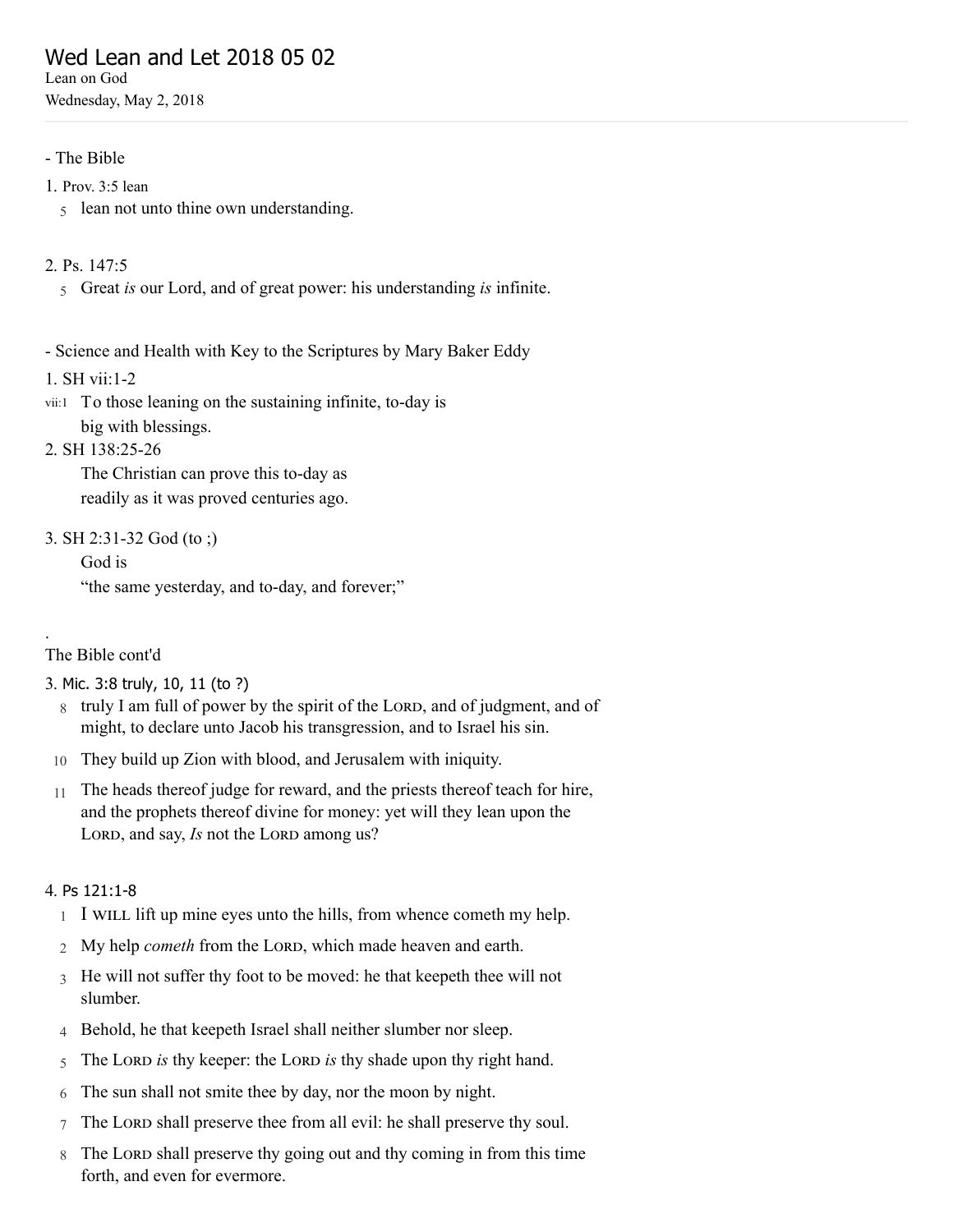# 5. Heb. [11:1-3,](http://www.concordworks.com/citation/Heb.%2011:1-3,%2021) 21

- 1 Now faith is the substance of things hoped for, the evidence of things not seen.
- 2 For by it the elders obtained a good report.
- 3 Through faith we understand that the worlds were framed by the word of God, so that things which are seen were not made of things which do appear.
- 21 By faith Jacob, when he was a-dying, blessed both the sons of Joseph; and worshipped, *leaning* upon the top of his staff.

# 6. Isa. [36:6,](http://www.concordworks.com/citation/Isa.%2036:6,%207) 7

- 6 Lo, thou trustest in the staff of this broken reed, on Egypt; whereon if a man lean, it will go into his hand, and pierce it: so *is* Pharaoh king of Egypt to all that trust in him.
- 7 But if thou say to me, We trust in the LORD our God: *is it* not he, whose high places and whose altars Hezekiah hath taken away, and said to Judah and to Jerusalem, Ye shall worship before this altar?

# 7. Ex. 3:7 1st the, [10-12](http://www.concordworks.com/citation/Ex.%203:7%201st%20the,%2010-12%20(to%20;)) (to ;)

- 7 the LORD said, I have surely seen the affliction of my people which *are* in Egypt, and have heard their cry by reason of their taskmasters; for I know their sorrows;
- 10 Come now therefore, and I will send thee unto Pharaoh, that thou mayest bring forth my people the children of Israel out of Egypt.
- 11 ¶ And Moses said unto God, Who *am* I, that I should go unto Pharaoh, and that I should bring forth the children of Israel out of Egypt?
- 12 And he said, Certainly I will be with thee;

# 8. Ex. [4:1-12](http://www.concordworks.com/citation/Ex.%204:1-12)

- 1 AND Moses answered and said, But, behold, they will not believe me, nor hearken unto my voice: for they will say, The LORD hath not appeared unto thee.
- 2 And the LORD said unto him, What *is* that in thine hand? And he said, A rod.
- 3 And he said, Cast it on the ground. And he cast it on the ground, and it became a serpent; and Moses fled from before it.
- 4 And the LORD said unto Moses, Put forth thine hand, and take it by the tail. And he put forth his hand, and caught it, and it became a rod in his hand:
- 5 That they may believe that the LORD God of their fathers, the God of Abraham, the God of Isaac, and the God of Jacob, hath appeared unto thee.
- 6 • And the LORD said furthermore unto him, Put now thine hand into thy bosom. And he put his hand into his bosom: and when he took it out, behold, his hand *was* leprous as snow.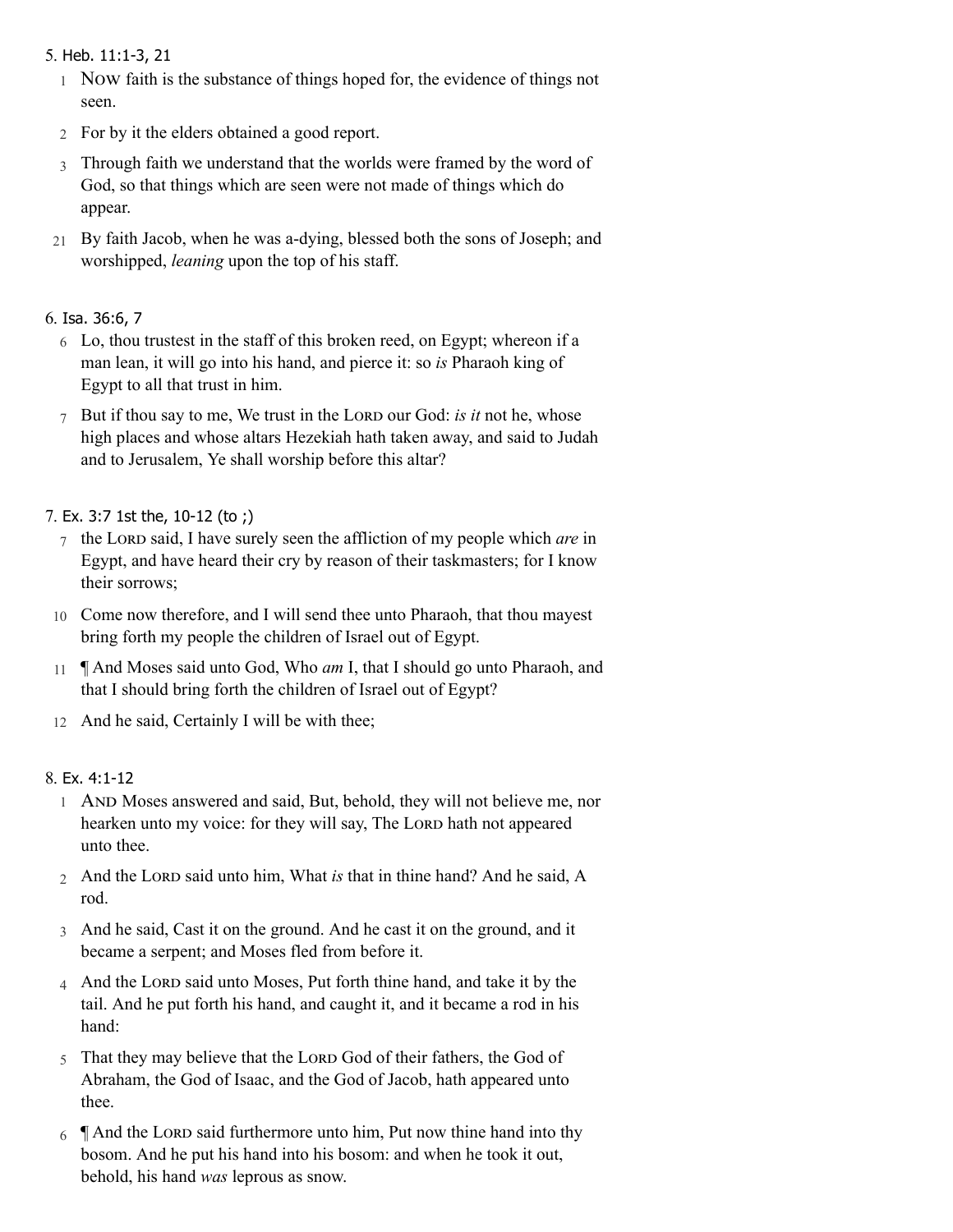- 7 And he said, Put thine hand into thy bosom again. And he put his hand into his bosom again; and plucked it out of his bosom, and, behold, it was turned again as his *other* flesh.
- 8 And it shall come to pass, if they will not believe thee, neither hearken to the voice of the first sign, that they will believe the voice of the latter sign.
- 9 And it shall come to pass, if they will not believe also these two signs, neither hearken unto thy voice, that thou shalt take of the water of the river, and pour *it* upon the dry *land:* and the water which thou takest out of the river shall become blood upon the dry *land*.
- 10  $\parallel$  And Moses said unto the LORD, O my Lord, I *am* not eloquent, neither heretofore, nor since thou hast spoken unto thy servant: but I *am* slow of speech, and of a slow tongue.
- 11 And the LORD said unto him, Who hath made man's mouth? or who maketh the dumb, or deaf, or the seeing, or the blind? have not I the LORD?
- 12 Now therefore go, and I will be with thy mouth, and teach thee what thou shalt say.

# 9. Ex. [32:28](http://www.concordworks.com/citation/Ex.%2032:28%201st%20the%20(to%20:),%2029) 1st the (to :), 29

- 28 the children of Levi did according to the word of Moses:
- 29 For Moses had said, Consecrate yourselves to-day to the LORD, even every man upon his son, and upon his brother; that he may bestow upon you a blessing this day.

# 10. Gen. [22:17](http://www.concordworks.com/citation/Gen.%2022:17%201st%20in%20(to%201st%20,)) 1st in (to 1st ,)

17 in blessing I will bless thee,

### 11. Matt. [21:9-11](http://www.concordworks.com/citation/Matt.%2021:9-11%20Blessed) Blessed

- 9 Blessed *is* he that cometh in the name of the Lord; Hosanna in the highest.
- 10 And when he was come into Jerusalem, all the city was moved, saying, Who is this?
- 11 And the multitude said, This is Jesus the prophet of Nazareth of Galilee.

### 12. [Matt. 5:2-12 \(to 2nd :\)](http://www.concordworks.com/citation/Matt.%205:2-12%20(to%202nd%20:))

- 2 And he opened his mouth, and taught them, saying,
- 3 Blessed *are* the poor in spirit: for theirs is the kingdom of heaven.
- 4 Blessed *are* they that mourn: for they shall be comforted.
- 5 Blessed *are* the meek: for they shall inherit the earth.
- 6 Blessed *are* they which do hunger and thirst after righteousness: for they shall be filled.
- 7 Blessed *are* the merciful: for they shall obtain mercy.
- 8 Blessed *are* the pure in heart: for they shall see God.
- 9 Blessed *are* the peacemakers: for they shall be called the children of God.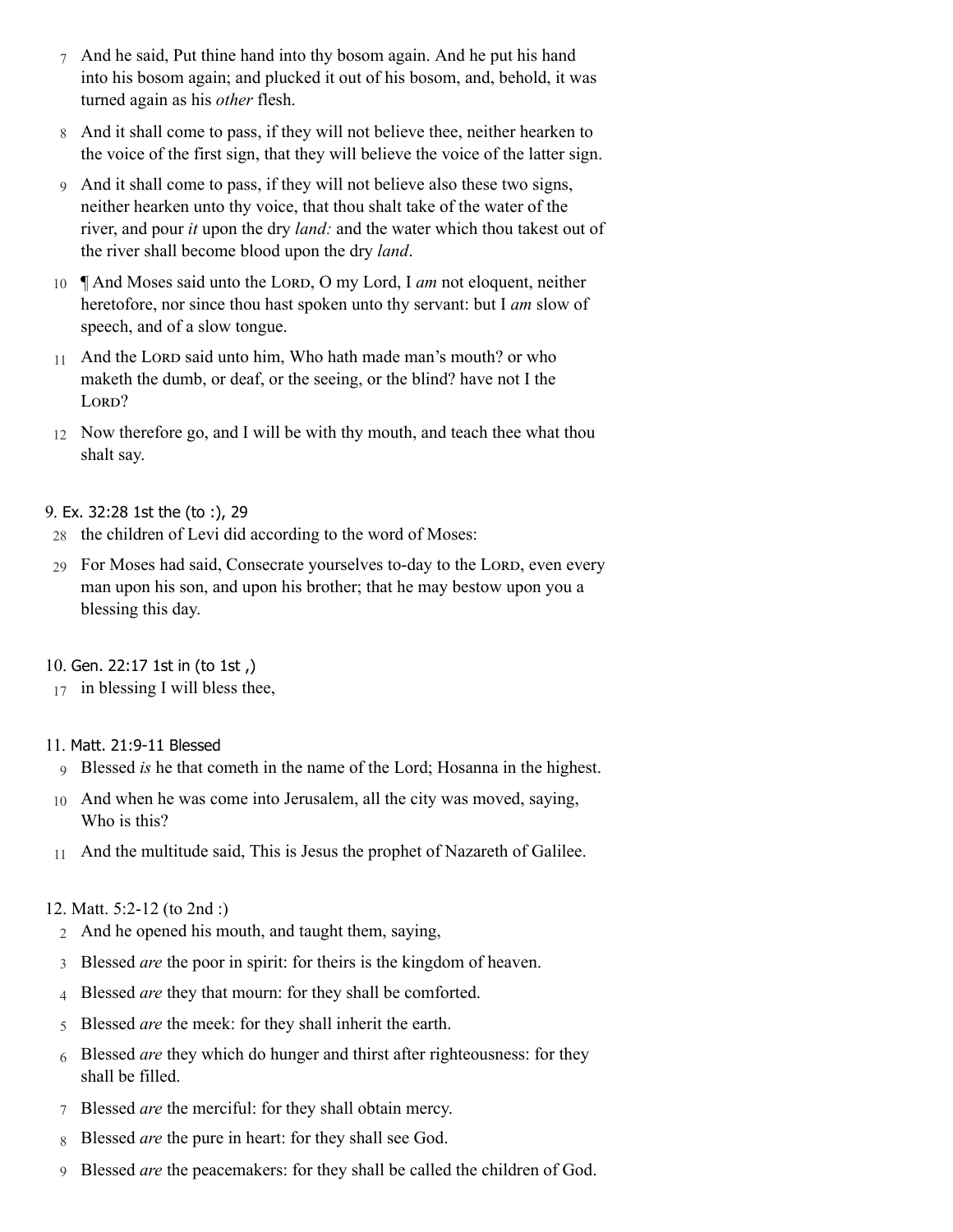- 10 Blessed *are* they which are persecuted for righteousness' sake: for theirs is the kingdom of heaven.
- 11 Blessed are ye, when *men* shall revile you, and persecute *you,* and shall say all manner of evil against you falsely, for my sake.
- 12 Rejoice, and be exceeding glad: for great *is* your reward in heaven:

# 13. [Prov.](http://www.concordworks.com/citation/Prov.%203:5) 3:5

 $\frac{5}{5}$  Trust in the LORD with all thine heart; and lean not unto thine own understanding.

# 14. [Mal. 3:10](http://www.concordworks.com/citation/Mal.%203:10)

- 10 Bring ye all the tithes into the storehouse, that there may be meat in mine house, and prove me now herewith, saith the LORD of hosts, if I will not open you the windows of heaven, and pour you out a blessing, that *there shall* not *be room* enough *to receive it*.
- Science and Health cont'd

# 4. [SH 66:6-11](http://www.concordworks.com/citation/SH%2066:6-11)

- Trials teach mortals not to lean on a material staff,  a broken reed, which pierces the heart. We do not half remember this in the sunshine of joy 6
- and prosperity. Sorrow is salutary. Through great tribulation we enter the kingdom. Trials are proofs of God's care. 9

### 5. [SH 10:22-23](http://www.concordworks.com/citation/SH%2010:22-23)

 Experience teaches us that we do not always receive the blessings we ask for in prayer.

### 6. [SH 4:12](http://www.concordworks.com/citation/SH%204:12)

- The habitual struggle to be always good is unceas‐ ing prayer. Its motives are made manifest in the blessings they bring, — blessings which, even if not 12
- acknowledged in audible words, attest our worthiness to be partakers of Love. 15

### 7. SH [321:6](http://www.concordworks.com/citation/SH%20321:6)

- The Hebrew Lawgiver, slow of speech, despaired of making the people understand what should be revealed to him. When, led by wisdom to cast down his 6
- rod, he saw it become a serpent, Moses fled be‐ fore it; but wisdom bade him come back and handle the serpent, and then Moses' fear departed. In 9
- this incident was seen the actuality of Science. Matter was shown to be a belief only. The serpent, evil, under wisdom's bidding, was destroyed through understanding 12

Salutary sorrow

Fear of the serpent overcome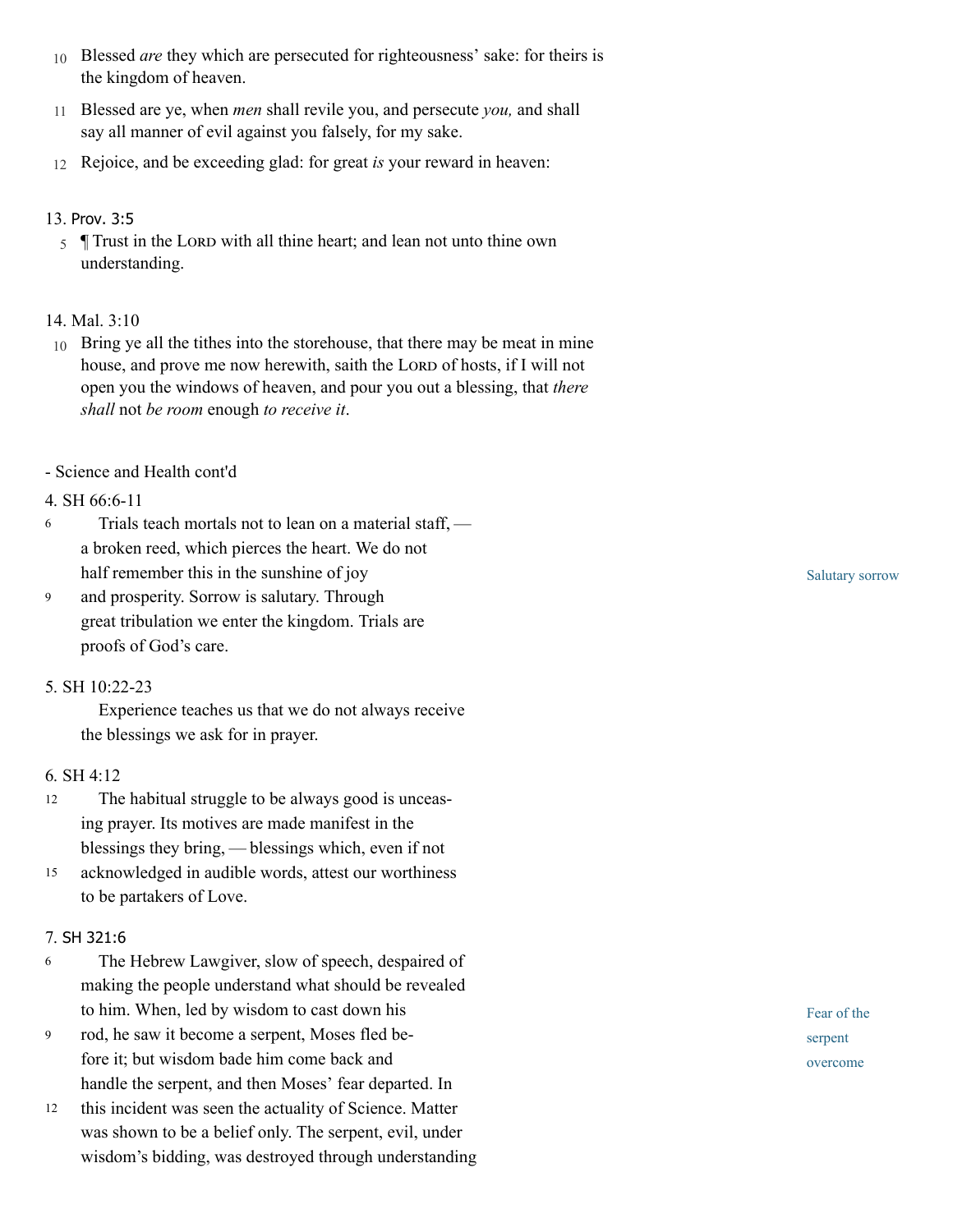divine Science, and this proof was a staff upon which to lean. The illusion of Moses lost its power to alarm him, when he discovered that what he apparently saw was really 15

but a phase of mortal belief. 18

# 8. SH [170:10-13](http://www.concordworks.com/citation/SH%20170:10-13)

The text, "Whosoever

liveth and believeth in me shall never die," not only con-

tradicts human systems, but points to the self-sustaining and eternal Truth. 12

# 9. SH [357:5-6](http://www.concordworks.com/citation/SH%20357:5-6)

We sustain Truth, not by accept‐

6 ing, but by rejecting a lie.

# 10. [SH 325:7-9](http://www.concordworks.com/citation/SH%20325:7-9)

Jesus

gave the true idea of being, which results in infinite bless‐

9 ings to mortals.

# 11. [SH 10:6-8](http://www.concordworks.com/citation/SH%2010:6-8)

If good enough to profit by Jesus' cup of earthly sorrows, God will sustain us under these sorrows.

# 12. [SH 43:21-26](http://www.concordworks.com/citation/SH%2043:21-26)

- Jesus rose higher in demonstration because of the cup of bitterness he drank. Human law had condemned him, but he was demonstrating divine Science. 21
- Out of reach of the barbarity of his enemies, he was acting under spiritual law in defiance of matter and mortality, and that spiritual law sustained him. 24

### 13. [SH 44:20-21](http://www.concordworks.com/citation/SH%2044:20-21)

 Could it be called supernatural for the God of nature 21 to sustain Jesus in his proof of man's truly derived power?

# 14. [SH 46:20-24, 30 \(only\)](http://www.concordworks.com/citation/SH%2046:20-24,%2030%20(only))

Jesus' unchanged physical condition after what seemed

- to be death was followed by his exaltation above all ma‐ terial conditions; and this exaltation explained his ascension, and revealed unmistakably a 21
- probationary and progressive state beyond the grave. 24
- His students then received the Holy Ghost. 30

### 15. [SH 47:4](http://www.concordworks.com/citation/SH%2047:4)

They no longer measured man by material sense. After gaining the true idea of their glorified Master, Divine victory

Spiritual ascension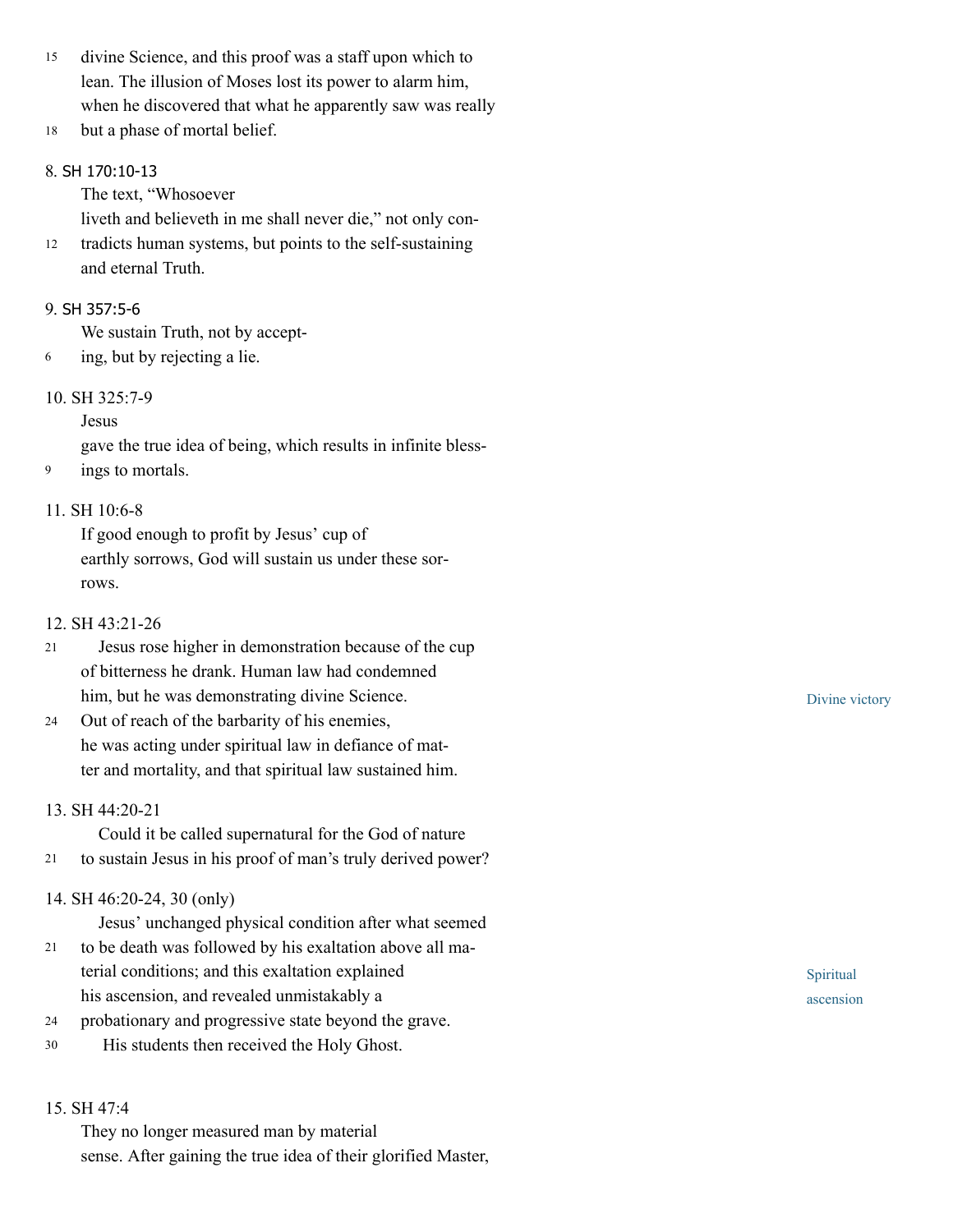- they became better healers, leaning no longer on matter, but on the divine Principle of their work. The influx of light was sudden. It was sometimes an overwhelming 6
- power as on the Day of Pentecost. 9

#### 16. SH [98:4-7](http://www.concordworks.com/citation/SH%2098:4-7)

 The prophet of to-day beholds in the mental horizon the signs of these times, the reappearance of the Chris‐

tianity which heals the sick and destroys error, and no other sign shall be given. 6

#### 17. [SH 202:26-8](http://www.concordworks.com/citation/SH%20202:26-8)

We 24

admit that God has almighty power, is "a very present help in trouble;" and yet we rely on a drug or hypnotism to heal disease, as if senseless matter or err‐ 27

- ing mortal mind had more power than omnipotent Spirit. Common opinion admits that a man may take cold in the act of doing good, and that this cold may produce 30
- 203:1 fatal pulmonary disease; as though evil could overbear the law of Love, and check the reward for do‐
- ing good. In the Science of Christianity, Mind  — omnipotence — has all-power, assigns sure rewards to righteousness, and shows that matter can 3
- neither heal nor make sick, create nor destroy. If God were understood instead of being merely be‐ lieved, this understanding would establish health. 6

### 18. [SH 112:16-22](http://www.concordworks.com/citation/SH%20112:16-22)

 From the infinite One in Christian Science comes one Principle and its infinite idea, and with this infinitude

- come spiritual rules, laws, and their demon‐ stration, which, like the great Giver, are "the same yesterday, and to-day, and forever;" for thus are 18
- the divine Principle of healing and the Christ-idea charac‐ terized in the epistle to the Hebrews. 21

# 19. [SH 81:28-30](http://www.concordworks.com/citation/SH%2081:28-30)

In Science, man's immortality de‐

pends upon that of God, good, and follows as a necessary 30 consequence of the immortality of good.

#### 20. SH [143:21-27](http://www.concordworks.com/citation/SH%20143:21-27)

You lean on

the inert and unintelligent, never discerning how this de‐ prives you of the available superiority of divine Mind.

The body is not controlled scientifically by a negative mind. 24

Spiritual foreshadowings

Sure reward of righteousness

Unchanging Principle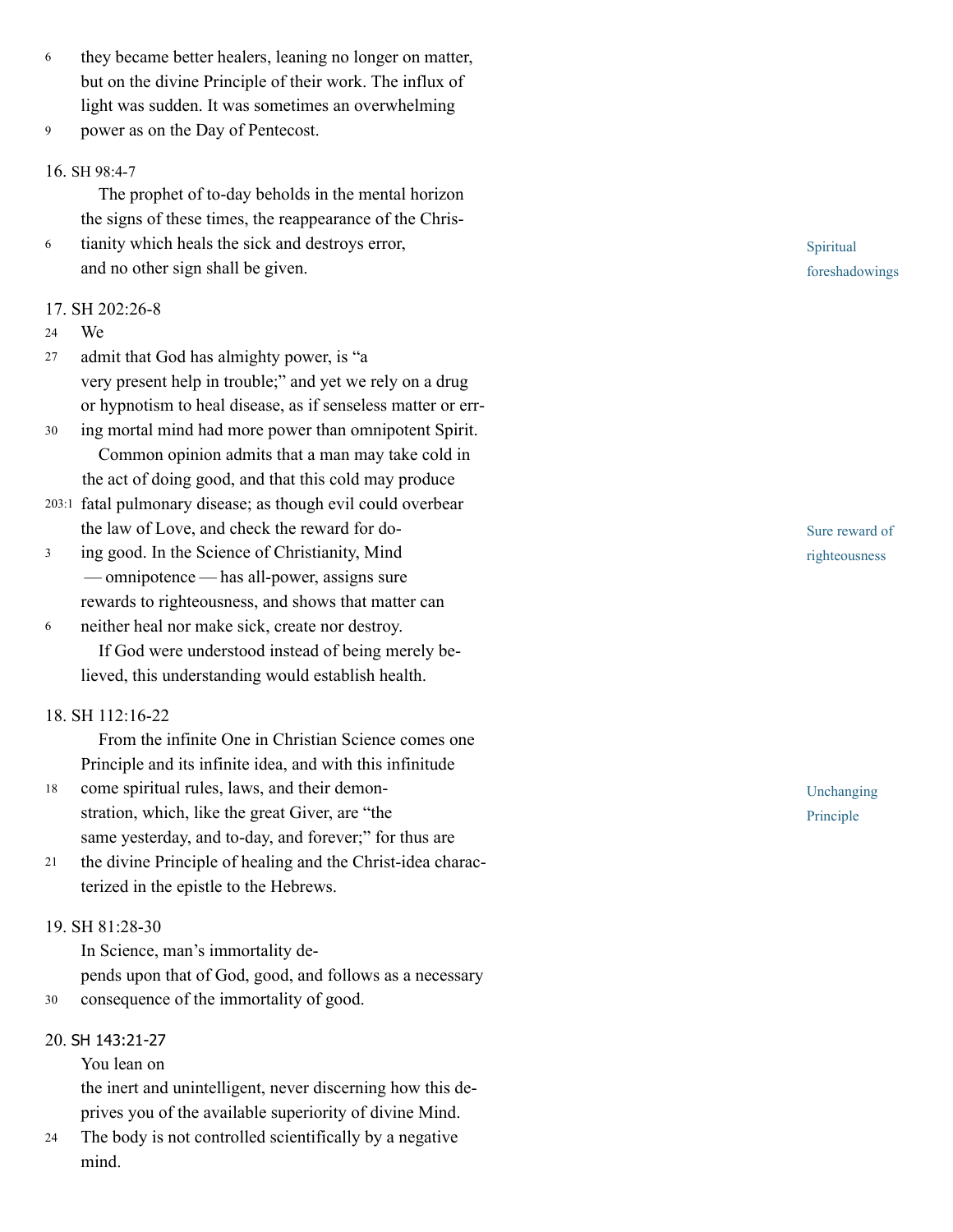Mind is the grand creator, and there can be no power

27 except that which is derived from Mind.

### 21. SH [144:3-5](http://www.concordworks.com/citation/SH%20144:3-5)

 If Mind is foremost and superior, let us rely upon Mind, which needs no cooperation from lower powers, even if these so-called powers are real. 3

# 22. SH [91:5](http://www.concordworks.com/citation/SH%2091:5)

Let us rid ourselves of the belief that man is separated

from God, and obey only the divine Principle, Life and Love. Here is the great point of departure for all true spiritual growth. 6

### 23. [SH 201:14 Let](http://www.concordworks.com/citation/SH%20201:14%20Let)

Let us disrobe error. Then, when

the winds of God blow, we shall not hug our tatters close about us. 15

# 24. [SH 239:12](http://www.concordworks.com/citation/SH%20239:12)

Let it be understood that success in error is defeat in Truth. The watchword of Christian Science is Scriptural: "Let the wicked forsake his way, and the

15 unrighteous man his thoughts."

# 25. [SH 208:20-24](http://www.concordworks.com/citation/SH%20208:20-24)

Let us learn

- of the real and eternal, and prepare for the reign of Spirit, the kingdom of heaven, — the reign and rule of universal harmony, which cannot be lost nor remain 21
- forever unseen. 24

### 26. [SH 249:6-9](http://www.concordworks.com/citation/SH%20249:6-9)

- Let us feel the divine energy of Spirit, bringing us into newness of life and recognizing no mortal nor material power as able to destroy. Let us re‐ 6
- joice that we are subject to the divine "powers that be." 9

# 27. SH [246:27](http://www.concordworks.com/citation/SH%20246:27)

- Life is eternal. We should find this out, and begin the demonstration thereof. Life and goodness are immortal. Let us then shape our views of existence into 27
- loveliness, freshness, and continuity, rather than into age and blight. 30

# 28. SH [20:27-32](http://www.concordworks.com/citation/SH%2020:27-32)

St. Paul wrote, "Let us

lay aside every weight, and the sin which doth so easily beset us, and let us run with patience the race that Renewed selfhood

True life eternal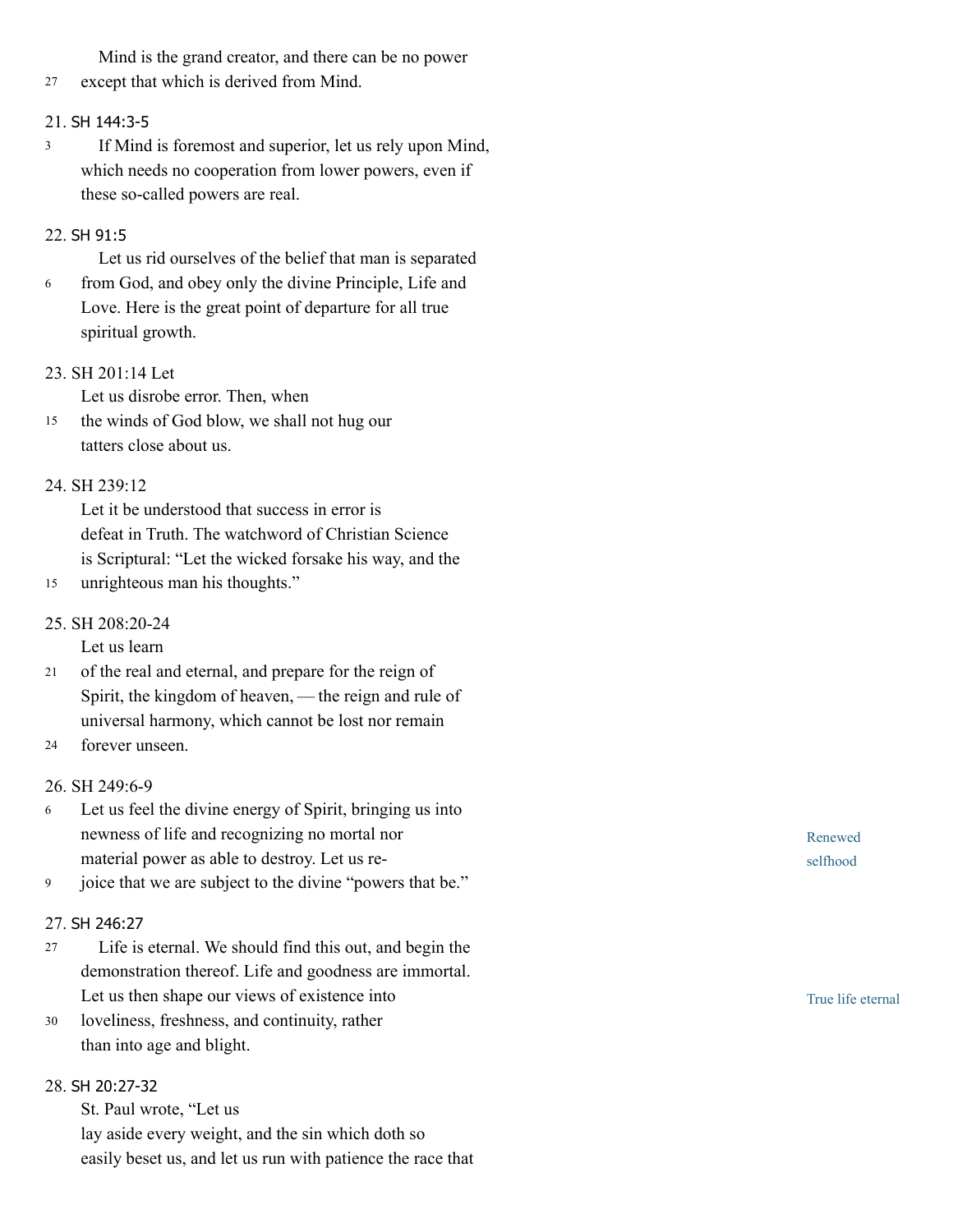is set before us;" that is, let us put aside material self and sense, and seek the divine Principle and Science of all healing. 30

# 29. [SH 556:1-2](http://www.concordworks.com/citation/SH%20556:1-2)

That which is real, is sustained by Spirit.

# 30. [SH 248:29-32](http://www.concordworks.com/citation/SH%20248:29-32)

Let unselfishness, goodness, mercy, justice,

health, holiness, love — the kingdom of heaven — reign within us, and sin, disease, and death will diminish until they finally disappear. 30

# 31. SH [vii:1-2](http://www.concordworks.com/citation/SH%20vii:1-2)

vii:1 To those leaning on the sustaining infinite, to-day is big with blessings.

# - Hymns

[Hymn 57](http://www.concordworks.com/citation/Hymn%2057)

# Hymn 57

FREDERICK L. HOSMER *Adapted*

# (57)

.

WELWYN **ALFRED SCOTT-GATTY** 

Father, to Thee we turn away from sorrow, Thou art the fountain whence our healing flows; Dark though the night, joy cometh with the morrow; Safely they rest who on Thy love repose.

Should fond hopes fail and skies seem dark before us, Should the vain cares that vex our days increase, Comes with its calm the thought that Thou art o'er us; Then we grow quiet, folded in Thy peace.

Naught shall affright us, on Thy goodness leaning; Low in the heart faith singeth still her song; Chastened and blessed we learn life's deeper meaning, Thus in our meekness Thou dost make us strong.

Hymn 519 Lean on the sustaining infinite And blessings will be yours Lean not on person, place, or thing Or economic laws. But lean upon all-blessing God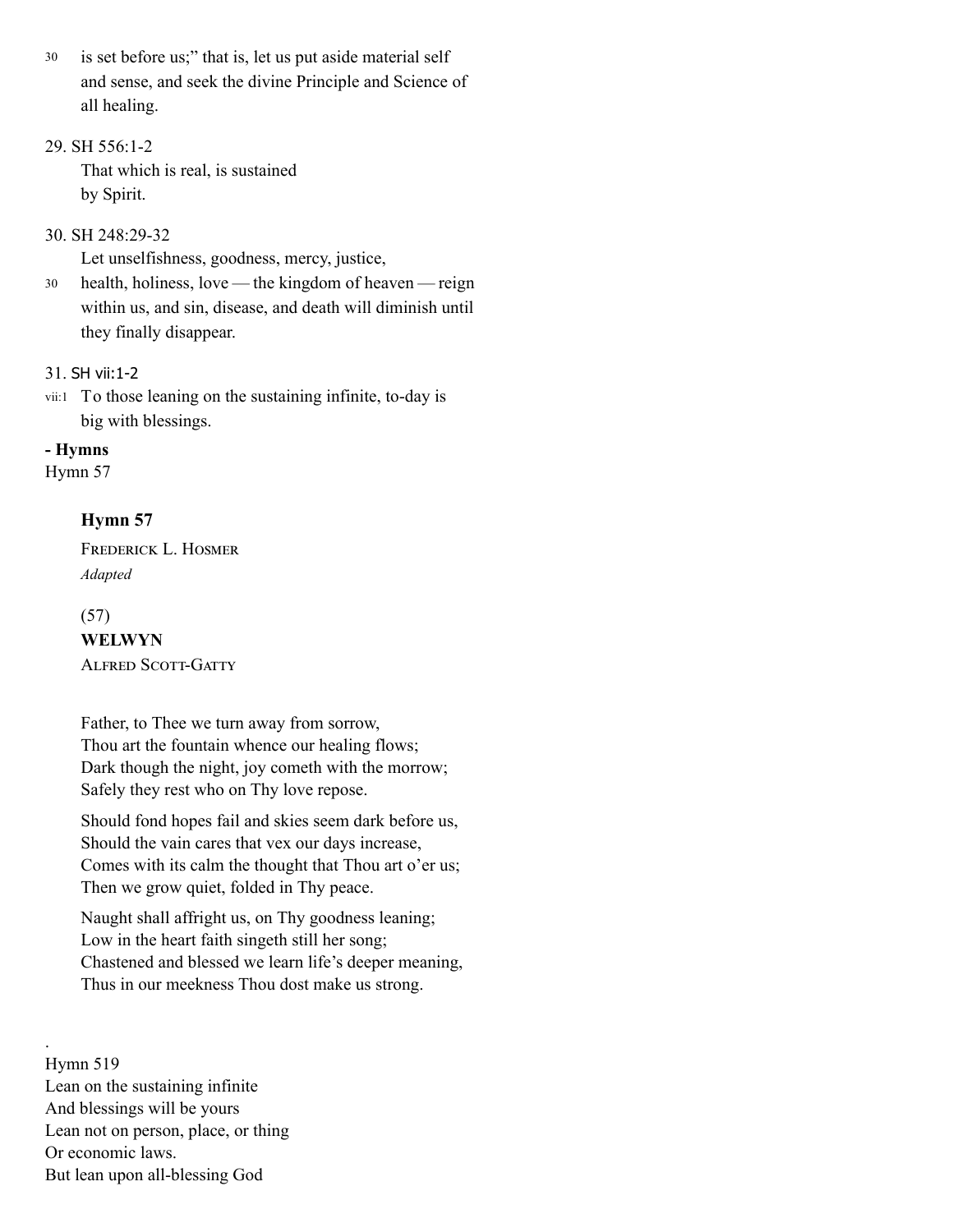Who will all needs supply And give it to all abundant good That money cannot buy.

.

.

.

Let the healing reign of Truth and life The reign of Love divine, Be now established within me To show Soul's clear design Of Oneness, indivisible— Of God and me as one-- As water is to ocean wave, As sunbeam is to sun.

Love with a heart of tenderness Your enemies and friends; However hard this may appear This quality just mends. For Love is God in action true A presence that is felt; A healing and a saving power That will all discord melt.

So lean, and let, and love; This is the balanced Way. It's free from self-will, pressure stress; It welcomes in God's day. The leaning is so gentle; The letting is so free. And loving is the only way To think, and speak and be.

[Hymn 53](http://www.concordworks.com/citation/Hymn%2053)

.

### Hymn 53

**BASED ON A HYMN BY** JOHN R. MACDUFF

#### (53)

GALLIARD

**JOHN DOWLAND** *Music from Songs of Praise:* By permission of the Oxford University Press

Everlasting arms of Love Are beneath, around, above; God it is who bears us on, His the arm we lean upon.

He our ever-present guide Faithful is, whate'er betide;